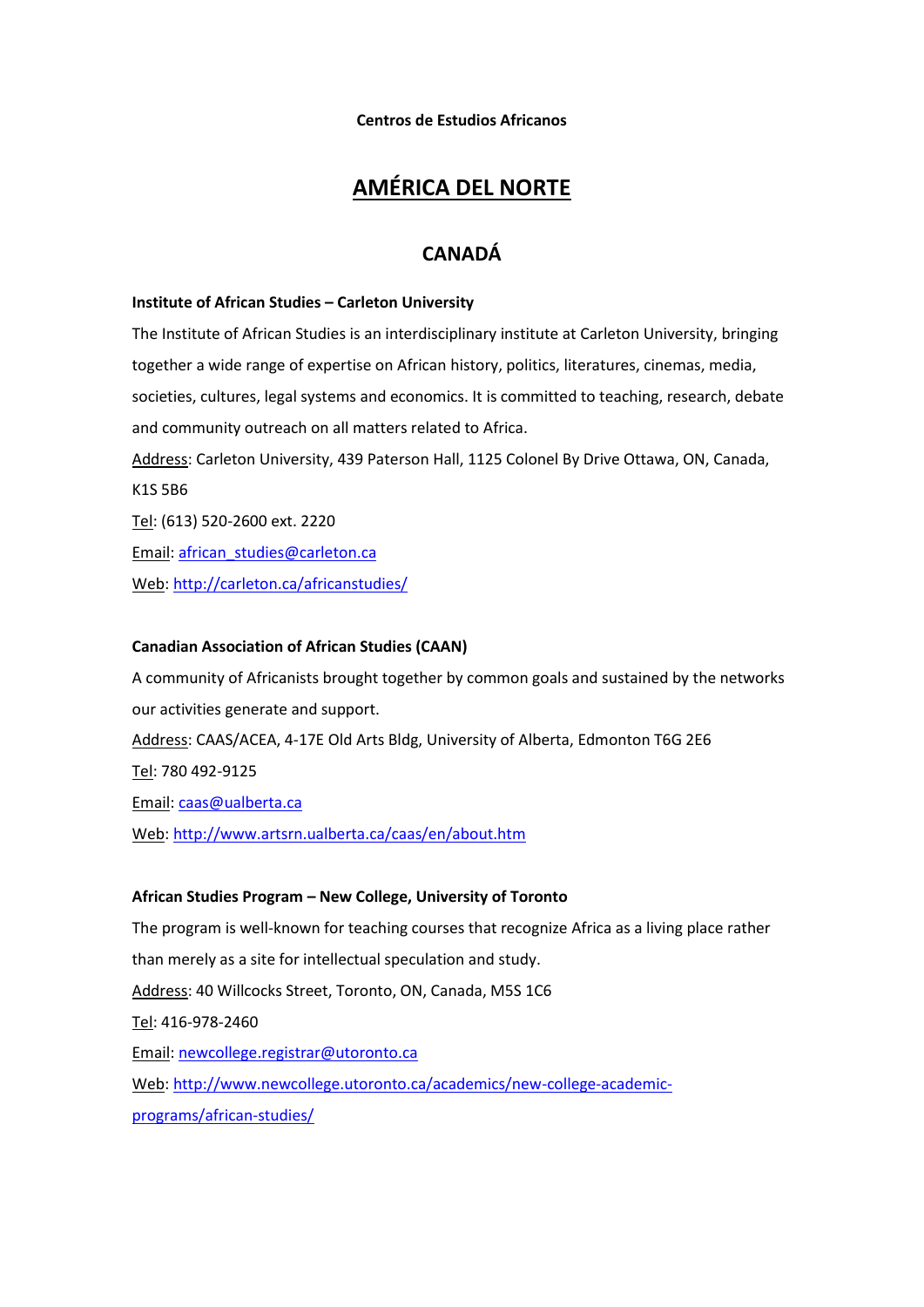## **African Studies Program – York University**

African Studies is concerned with issues of social, political, economic and cultural development from pre-colonial Africa to the present day. Address: Bennett Centre for Student Services, 99 Ian MacDonald Blvd, Toronto, ON M3J 1P3 Tel: 416-736-5000 Web[: http://futurestudents.yorku.ca/program/african-studies](http://futurestudents.yorku.ca/program/african-studies)

# **African Studies Minor – The University of British Columbia**

The African Studies Minor program at UBC was initiated in 2005 in response to students' aspiration to connect UBC more closely with the African continent. Address: African Studies Buchanan E156, Vancouver, BC, Canada Tel: (604) 822-0048 Email: [scampbell@mail.arts.ubc.ca](mailto:scampbell@mail.arts.ubc.ca) Web[: http://www.africanstudies.arts.ubc.ca/](http://www.africanstudies.arts.ubc.ca/)

## **Middle Eastern and African Studies (MEAS) – University of Alberta**

Address: 901-46 Ave Camrose, Alberta, T4V 2R3 Tel: (780) 679-1156 Email: [hssref2@ualberta.ca](mailto:hssref2@ualberta.ca) Web[: http://guides.library.ualberta.ca/MEAS](http://guides.library.ualberta.ca/MEAS)

## **African Studies Program – University of Calgary**

African Studies examines different aspects of African societies from historical and contemporary perspectives. Address: Social Sciences Building, Room 102, 618 Campus Place NW Tel: 403.220.3580 Email: [ascarts@ucalgary.ca](mailto:ascarts@ucalgary.ca) Web[: http://arts.ucalgary.ca/departments-programs/african-studies](http://arts.ucalgary.ca/departments-programs/african-studies)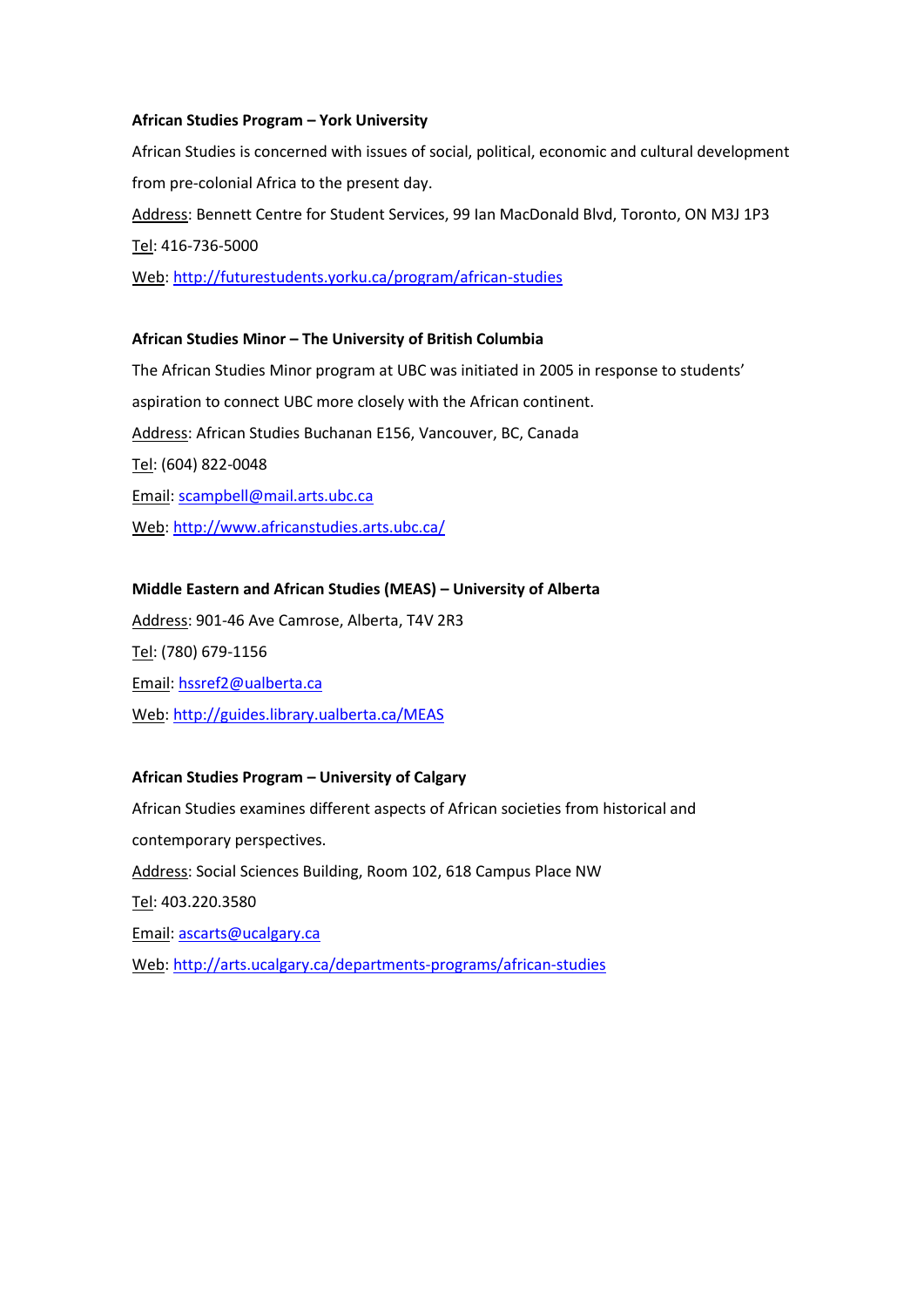## **ESTADOS UNIDOS**

#### **Atlantic Council - Africa Center**

The Atlantic Council's Africa Center was established in September 2009 with the mission to promote strong geopolitical partnerships with African states and to redirect US and European policy priorities towards strengthening economic growth and prosperity on the continent. Address: 1030 15th Street, NW, 12th Floor, Washington, DC 20005 USA Tel: 202 463 7226 Email: **[info@AtlanticCouncil.org](mailto:info@AtlanticCouncil.org)**

Web[: http://www.atlanticcouncil.org/programs/africa-center/](http://www.atlanticcouncil.org/programs/africa-center/)

#### **Department of Africana Studides**

The Department of Africana Studies at the University at Albany promotes excellence in teaching, research, and service. The Department is concerned with the study of the experiences of the people of Africa and the African diaspora. Address: University at Albany, State University of New York · 1400 Washington Ave. · Albany, NY 12222 Tel: (518) 442-5300 Email: [aballard@albany.edu](mailto:aballard@albany.edu)

Web[: http://www.albany.edu/africana/index.php](http://www.albany.edu/africana/index.php)

#### **The Deparment of Afroamerican and African Studies at the University of Michigan (DAAS)**

Established in 1970, the Department of Afroamerican and African Studies (DAAS) is an interdisciplinary program of research, instruction, and community outreach. Our intellectual mission is to participate in and reflect on emerging directions in the study and representation of the diverse cultures, experiences and societies of Africans and peoples of African descent across the African continent and diaspora.

Address: Haven Hall Room 4700, 505 South State Street, Ann Arbor, MI 48109-1045 Tel: 734.764.5513 Email: [daas-info@umich.edu](mailto:daas-info@umich.edu) Web[: http://www.lsa.umich.edu/daas](http://www.lsa.umich.edu/daas)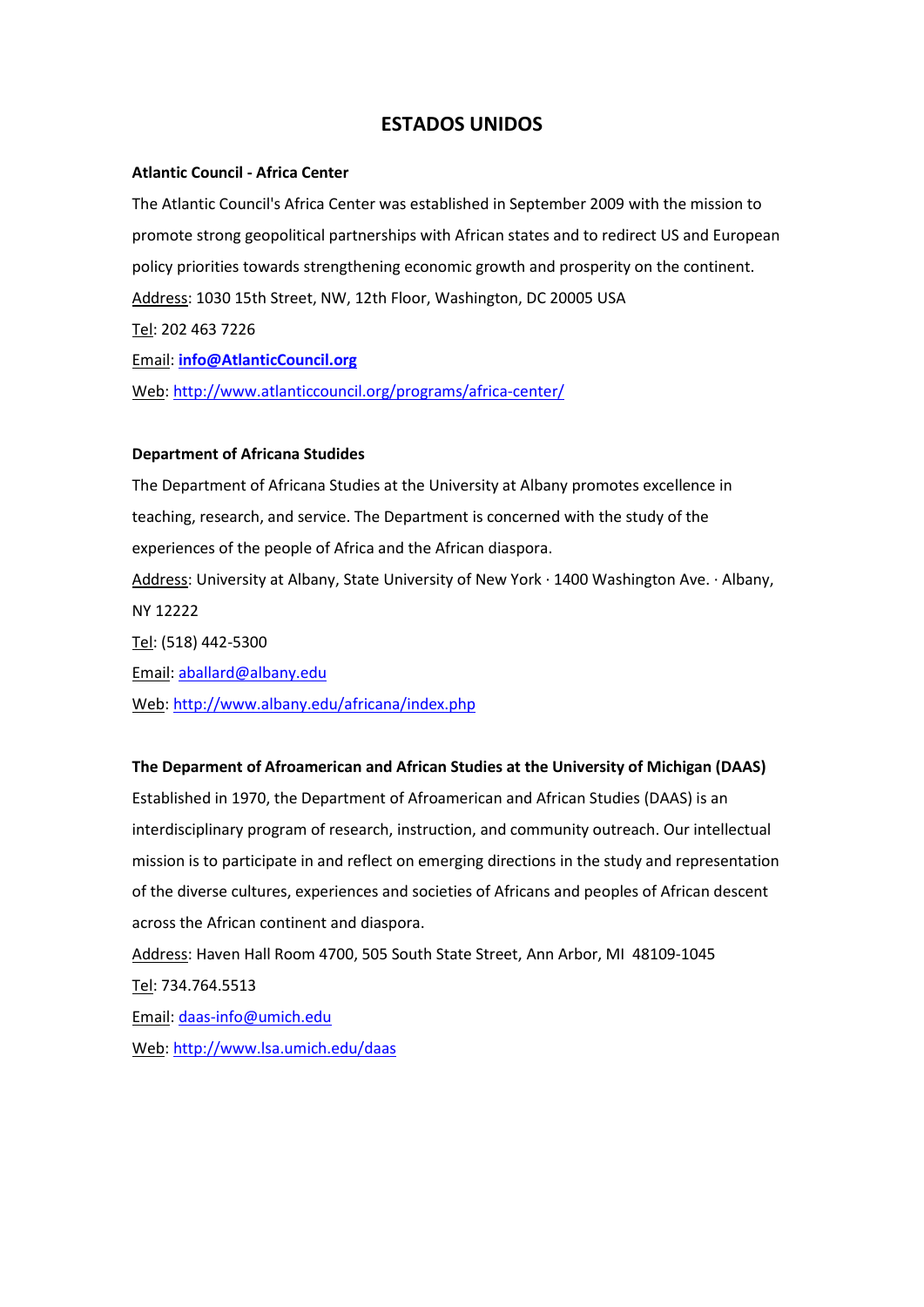## **African Studies Institute (ASI) – Franklin College**

The African Studies Institute offers an undergraduate Certificate in African Studies and an undergraduate Minor in African Studies. In addition, the Institute supports the Minor in African Languages and Literatures in the department of Comparative Literature. Address: 321 Holmes/Hunter Academic Building University of Georgia, Athens, GA 30602 Tel: 706-542-5314 Email: [asi@uga.edu](mailto:asi@uga.edu) Web[: http://afrstu.uga.edu/](http://afrstu.uga.edu/)

#### **The African Program – University of Texas**

Founded in 1994, The Africa Program's mission is to promote business, educational, and technological relations between Africa and the State of Texas. Address: 301 S. Center, Suite #420, Arlington, TX 76019 Tel: 817-272-5302 / 817-272-5210 Email: [jalloh@uta.edu](mailto:jalloh@uta.edu) Web[: http://www.uta.edu/africaprogram/](http://www.uta.edu/africaprogram/)

#### **African Studies Program – Ohio University**

The program provides students, scholars, and members of the broader community opportunities to develop their understanding of this important world region. Address: Yamada International House Ohio University Athens, Ohio 45701 Tel: 740.593.1834 Email: [african.studies@ohio.edu](mailto:african.studies@ohio.edu) Web[: http://www.african.ohio.edu/](http://www.african.ohio.edu/)

#### **Institute of African Studies – Emory College of Arts and Sciences**

The Institute of African Studies is one of the leading centers for the study of Africa in the United States. IAS offers a community of scholars and a lively focus of activity to persons interested in Africa. Address: Bowden 326, Emory University, Atlanta, GA 30322 Tel: 404-727-8396 Email: [ccrais@emory.edu](mailto:ccrais@emory.edu) Web[: http://www.ias.emory.edu/home/](http://www.ias.emory.edu/home/)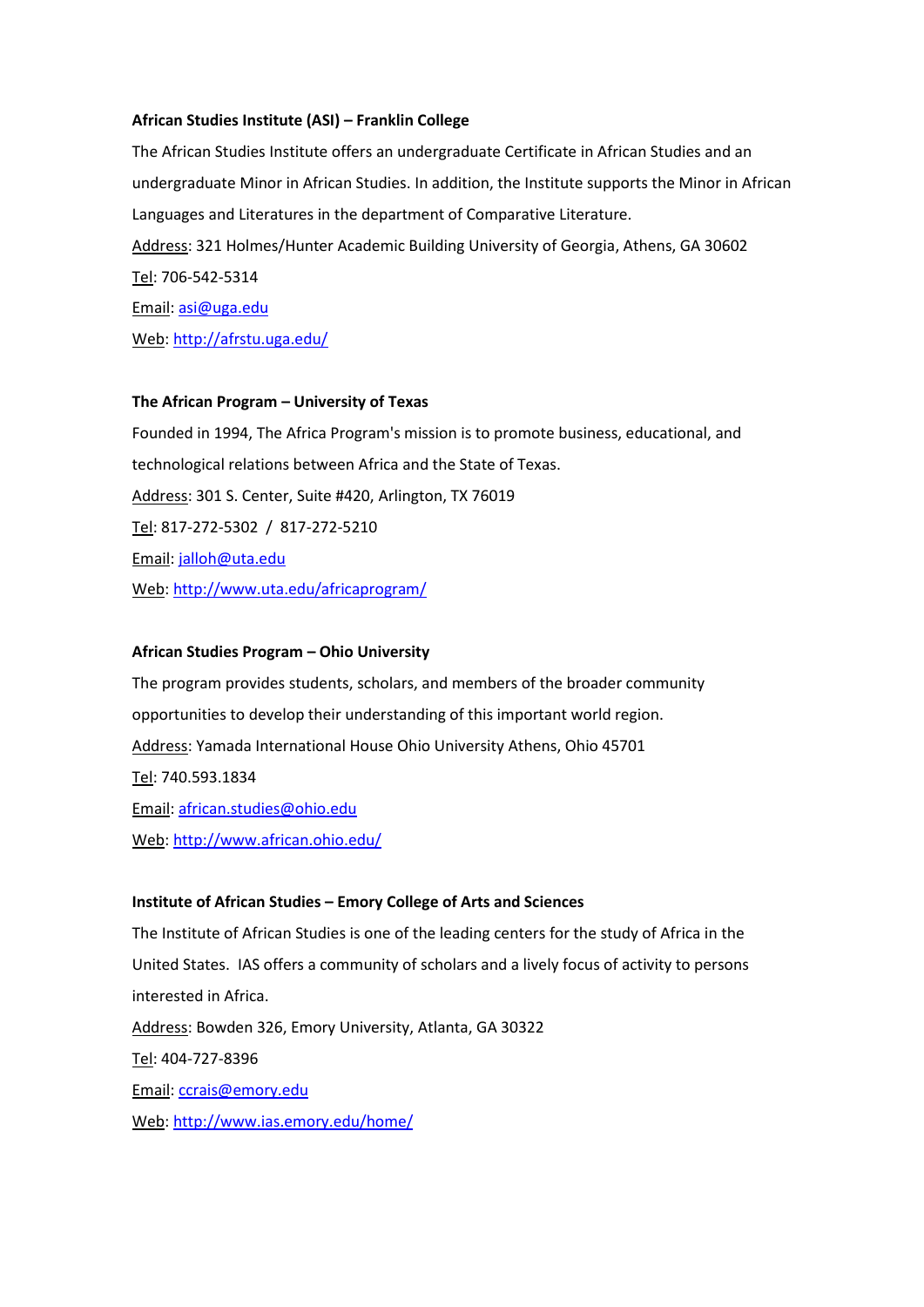## **John L. Wardfield Center for African & African American Studies (WCAAAS)**

The John L. Warfield Center for African and African American Studies is the research and programming division of the larger Black Studies community at the University of Texas at Austin.

Address: BLS (Black and Latino Studies Building) 210 W. 24th Street, Mailcode E3400 Tel: 78712 78712 Email: [jfleming86@austin.utexas.edu](mailto:jfleming86@austin.utexas.edu) Web[: http://www.utexas.edu/cola/centers/caaas/](http://www.utexas.edu/cola/centers/caaas/)

## **Berkeley's Center for African Studies**

Berkeley's Center for African Studies was established in 1979 as an interdisciplinary research center to support basic research and training of scholars. Address: Stephens Hall, Room 342, Berkeley, California 94720-2314 USA Tel: 510.642.8338 Email: [asc@berkeley.edu](mailto:asc@berkeley.edu) Web[: http://africa.berkeley.edu/index.php](http://africa.berkeley.edu/index.php)

## **African Studies Program – Indiana University Bloomington**

The African Studies Program has long been recognized as one of the leading centers for the interdisciplinary study of Africa. It has been a U.S. Department of Education National Resource Center every year since 1965. Address: Woodburn Hall 221, Bloomington IN 47405 Tel: 812-855-8284 / 812-855-5082 Email: [sobeng@indiana.edu](mailto:sobeng@indiana.edu) / [estepm@indiana.edu](mailto:estepm@indiana.edu) Web[: http://www.indiana.edu/~afrist/home/](http://www.indiana.edu/~afrist/home/)

## **African Studies Center – Boston University**

The ASC is federally funded under Title VI as a National Resource Center to promote language and area studies in Africa. The ASC is currently the only Title VI center at BU and one of only two Title VI Africa centers in New England. Through our Title VI funding, we are able to provide Foreign Language Area Studies. Address: 232 Bay State Road, Boston, MA 02215 Tel: 617.353.3673 Email: [africa@bu.edu](mailto:africa@bu.edu) Web[: http://www.bu.edu/africa/](http://www.bu.edu/africa/)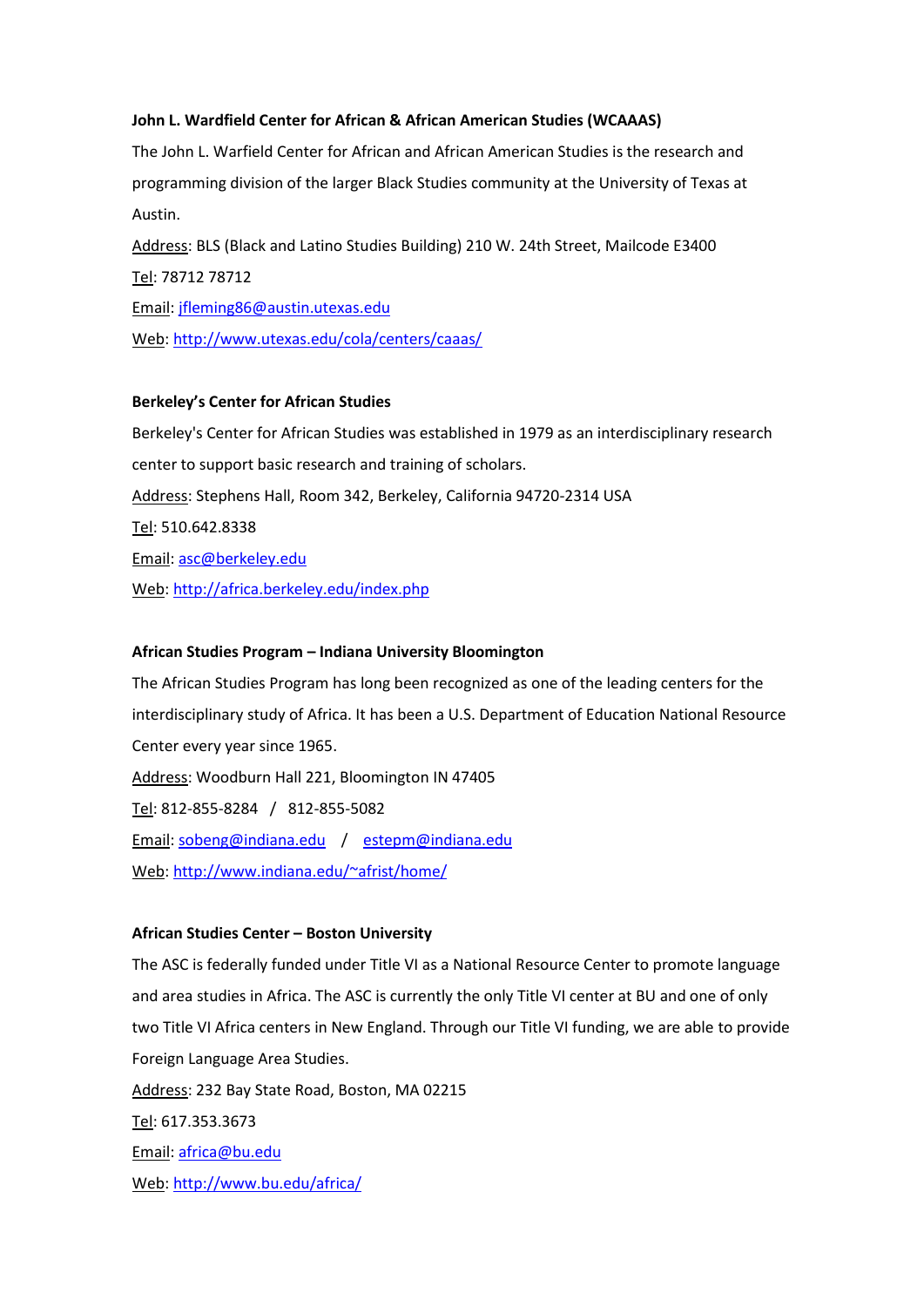#### **Department of African American and African Studies (AAAS) – The Ohio State University**

AAAS is a proud product of the 1960's Black freedom movement. Originally established as an academic division in October 1969 as Black Studies, it achieved formal department status in 1972 and today enjoys the reputation of being one of the strongest African American and African Studies programs in the nation. Address: 486 University Hall, 230 North Oval Mall, Columbus OH, 43210 Tel: 614 292-3700 Email: [seagraves.25@osu.edu](mailto:seagraves.25@osu.edu)

Web[: http://aaas.osu.edu/](http://aaas.osu.edu/)

## **Center for African Studies – Illinois**

Established in 1970, the Center for African Studies at the University of Illinois is one of the leading African studies programs in the United States. Address: 210 International Studies Building, 910 South Fifth Street, Champaign, IL 6 Tel: 1820 217-333-6335 Email: [african@illinois.edu](mailto:african@illinois.edu) Web[: http://www.afrst.illinois.edu/](http://www.afrst.illinois.edu/)

#### **Department of African, African American, and Diaspora Studies – UNC Chapel Hill**

The goal of the department is to give specific attention to the histories, cultures, cultural linkages, and contemporary socio-political realities of the peoples of Africa and the African Diasporas. We encourage majors to consider studying abroad in one of the expanding number of programs in Africa or the Atlantic African Diaspora.

Address: UNC-Arts & Sciences Foundation, 134 East Franklin Street CB# 6115, Chapel Hill, NC 27599-6115 Tel: (919) 962-2211 Email: [scolon@email.unc.edu](mailto:scolon@email.unc.edu)

Web[: http://aaad.unc.edu/](http://aaad.unc.edu/)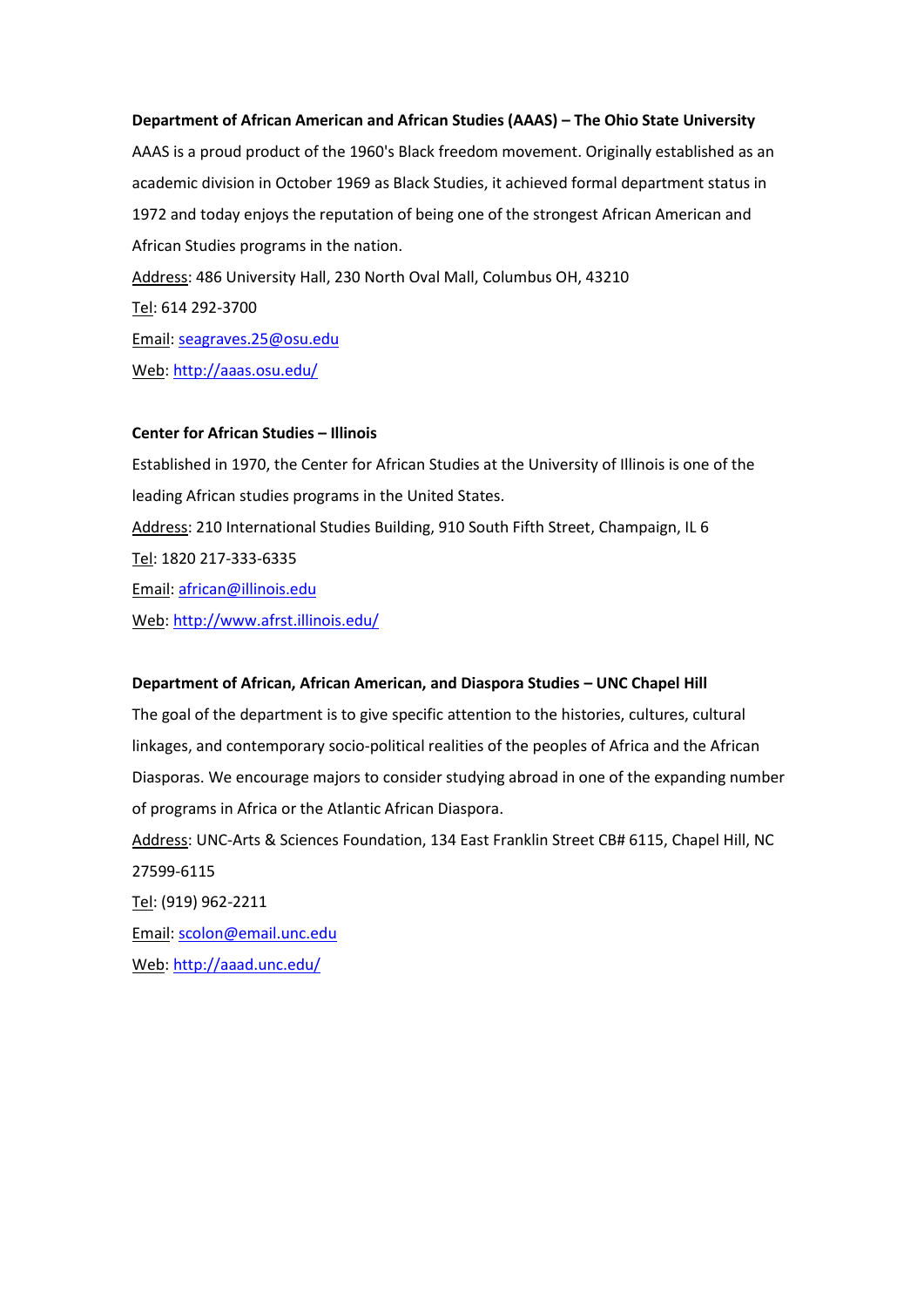#### **Carter G. Woodson Institute for African-American and African Studies**

Through its internationally acclaimed residential fellowship program, the Woodson Institute offers Pre- and Post-doctoral scholars pursuing research of topical interest a diverse intellectual community promoting scholarly exchange and support. Address: P.O. Box 400162, 108 Minor Hall, Charlottesville, VA 22904 Tel: (434) 924-3109 Email: [woodson@virginia.edu](mailto:woodson@virginia.edu) Web[: http://woodson.virginia.edu/](http://woodson.virginia.edu/)

## **African & African American Studies – Duke University**

Consistent with its title, the Department of African and African American Studies is Duke's headquarters for interdisciplinary research and teaching about Africa and its various diasporas - in Asia, Europe, and the Americas. Address: 1316 Campus Dr., 243 Ernestine Friedl Building, Box 90252, Durham, NC 27708 Tel: (919) 919.684.2830 Email: [aaas@duke.edu](mailto:aaas@duke.edu) Web[: http://aaas.duke.edu/](http://aaas.duke.edu/)

## **African Studies Center (ASC) – Michigan State University**

Founded in 1960, the MSU African Studies Center (ASC) is one of nine Title VI National Resource Centers on Africa designated by the U.S. Department of Education, based on the Center's 150 research faculty providing broad research, teaching, and service on the continent. In addition to courses and seminars on Africa, the program offers instruction in 30 African languages.

Address: International Center, 427 N. Shaw Lane, Room 100, East Lansing, MI 48824 Tel: (517) 353-1700 Email: [africa@msu.edu](mailto:%20africa@msu.edu) Web[: http://africa.isp.msu.edu/](http://africa.isp.msu.edu/)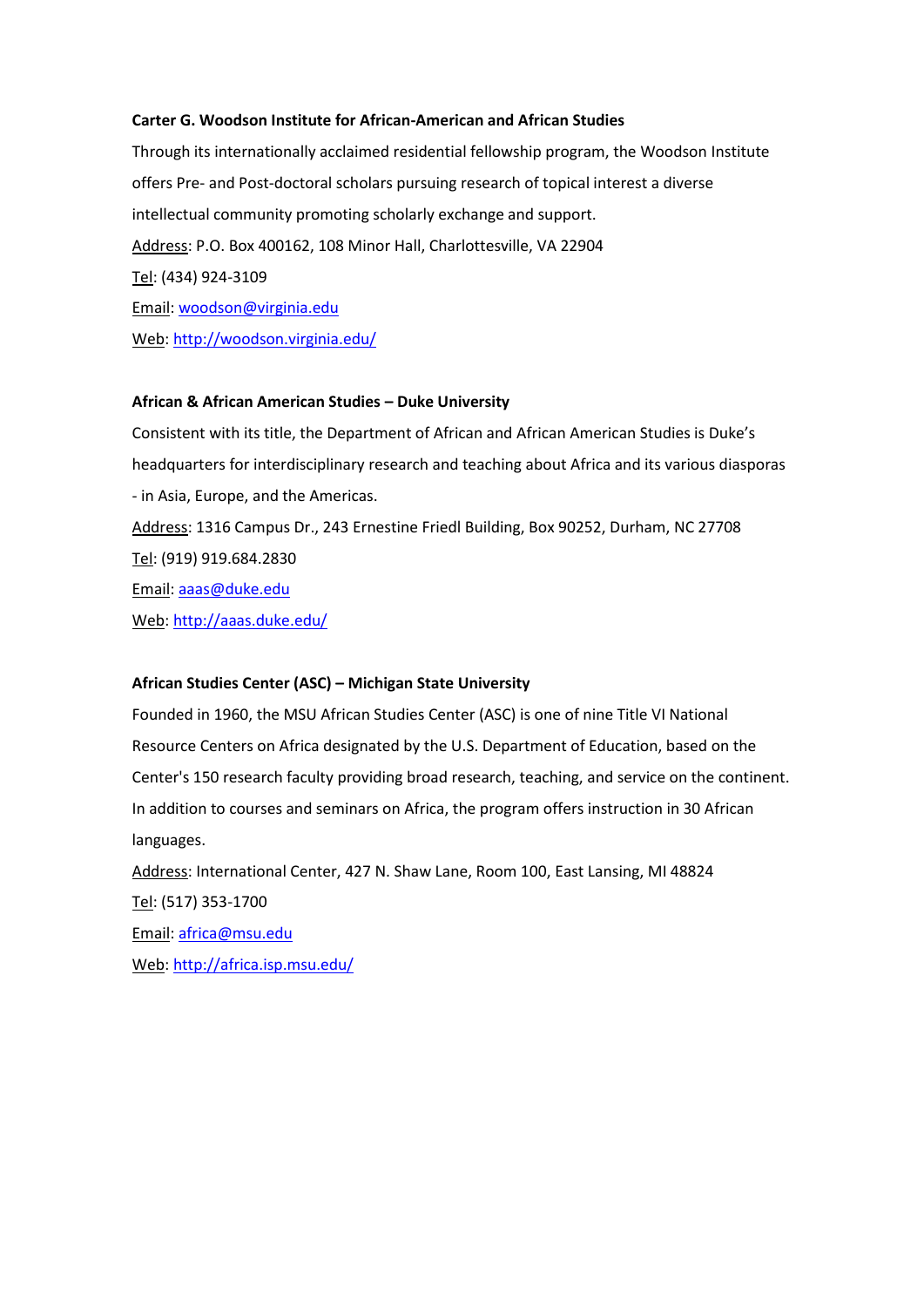## **Northwestern University's Program of African Studies**

The Program serves as a vital base for the world-class Africanist faculty, students, and professionals attracted to Northwestern and its renowned Herskovits Library of Africana Studies. Address: Northwestern University, 620 Library Place, Evanston, IL 60208 Tel: 847-491-7323 Email: [african-studies@northwestern.edu](mailto:african-studies@northwestern.edu) Web[: http://www.africanstudies.northwestern.edu/](http://www.africanstudies.northwestern.edu/)

## **Institute for the Study of Islamic Thought in Africa (ISITA)**

The Institute for the Study of Islamic Thought in Africa (ISITA) is the first research center in the United States devoted entirely to the study of Islam and Africa. Its mission is to stimulate interest in the Islamic tradition of learning in Africa and encourage further research so that new African knowledge can be incorporated into existing patterns of understanding of Africa and Islam.

Address: Northwestern University, 620 Library Place, Evanston IL 60208

Tel: 847-491-2598

Email: [r-shereikis@northwestern.edu](mailto:r-shereikis@northwestern.edu)

Web[: http://www.isita.northwestern.edu/](http://www.isita.northwestern.edu/)

#### **Center for African Studies – University of Florida**

The Center for African Studies is in the [College of Liberal Arts & Sciences](http://www.clas.ufl.edu/) at th[e University of](http://www.ufl.edu/)  [Florida.](http://www.ufl.edu/) As a [National Resource Center for African Studies,](http://www2.ed.gov/about/offices/list/ope/iegps/nrcflas-africamideast.pdf) our mission is to promote excellence in teaching and research on Africa in all the disciplines at the University of Florida. The Center also disseminates knowledge about Africa to the wider community through an integrated outreach program to schools, colleges, community groups, and businesses. Address: 427 Grinter Hall, PO Box 115560, Gainesville, FL 32611-5560 Tel: 352.392.2183 Web[: http://africa.ufl.edu/](http://africa.ufl.edu/)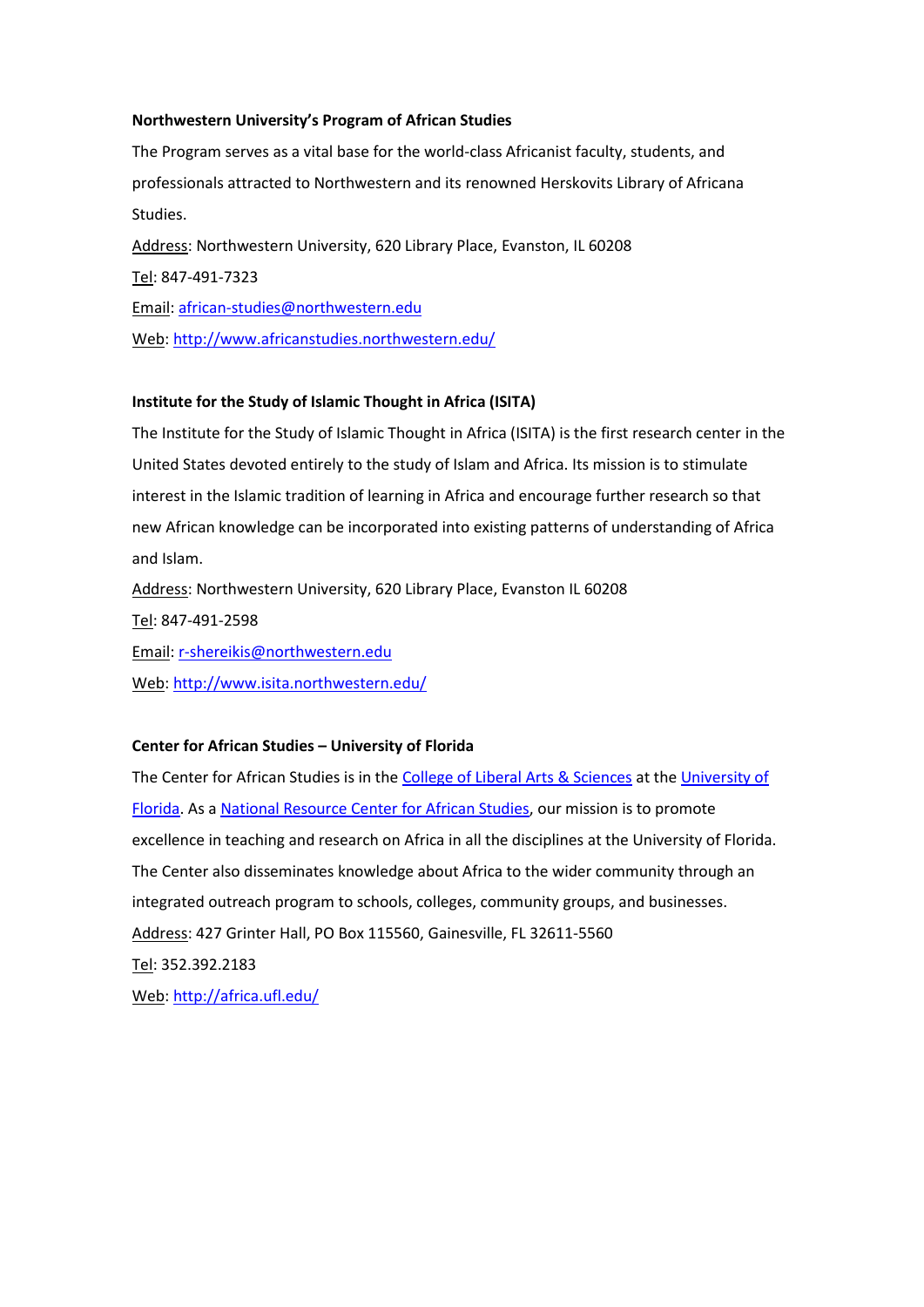#### **Africa Studies Program – The University of Iowa**

The African Studies Program (ASP), a constituent program of the University of Iowa International Programs, was established in 1979 to promote the interdisciplinary study of Africa at The University of Iowa. It helps students gain a broader understanding of African history and contemporary life in Africa and provides an environment of cooperation and collaboration among students and faculty that leads to increased opportunities for research and teaching.

Address: 1111 University Capitol Centre, Iowa City, Iowa 52242 Tel: 319-353-1926 / 319-335-2288 Email: [leo-eko@uiowa.edu](mailto:leo-eko@uiowa.edu) / [james-giblin@uiowa.edu](mailto:james-giblin@uiowa.edu) Web[: http://international.uiowa.edu/academic/african-studies](http://international.uiowa.edu/academic/african-studies)

#### **Africana Studies & Research Center – Cornell University**

Africana Studies is the multidisciplinary analysis of the lives and thought of people of African ancestry on the African continent and throughout the world. It embraces Africa, Afro-America, and the Caribbean, but does not confine itself to those three geographical areas. Address: Africana Studies and Research Center, 310 Triphammer Road, Ithaca, NY 14853 Tel: 607-255-4625 Email: [africana@cornell.edu](mailto:africana@cornell.edu) Web[: http://www.asrc.cornell.edu/](http://www.asrc.cornell.edu/)

#### **African and African-American Studies – The University of Kansas**

We are where Africa, the Americas, Europe and the Middle East meet. Founded in 1970, the Department of African and African-American Studies (AAAS) seeks to educate students to function in a multicultural environment and in a global community. Address: 1440 Jayhawk Boulevard, Room 9 Bailey Hall, Lawrence, KS 66045, USA Tel: 785-864-3054 Email: [afs@ku.edu](mailto:afs@ku.edu) Web[: http://afs.ku.edu/](http://afs.ku.edu/)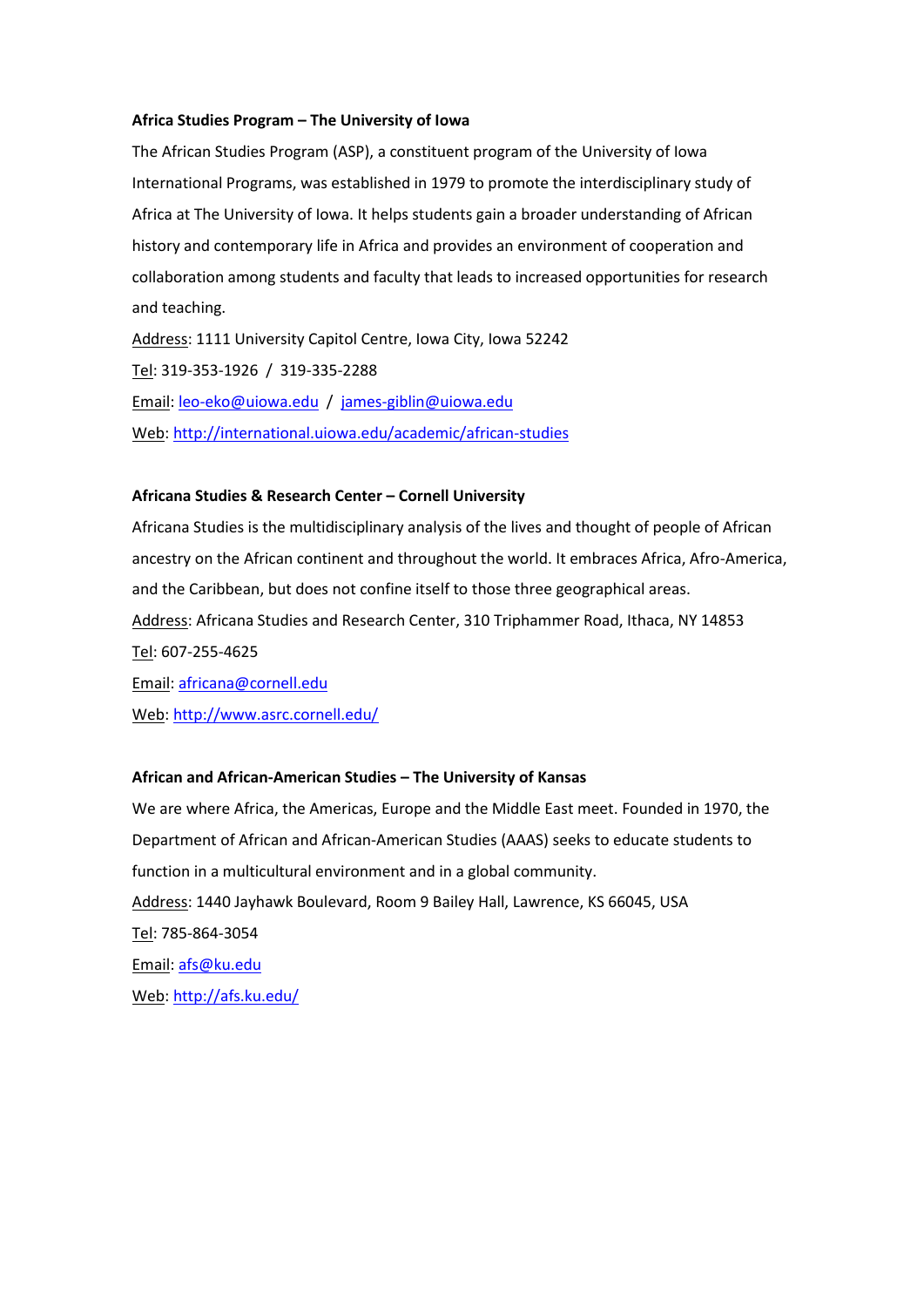## **UCLA African Studies Center**

UCLA's African Studies Center is one of the US's oldest and most distinguished research, teaching, and outreach centers. We continue to build on our existing excellence in research by faculty whose focus runs the gamut from North Africa and the Sahara to Senegal, Nigeria, Cameroon, the Congo, Kenya, and the South Western Indian Ocean. Address: 10244 Bunche Hall, 405 Hilgard Avenue Los Angeles, CA 90095-1310 Tel: (310) 825-3686 Email: [africa@international.ucla.edu](mailto:africa@international.ucla.edu) Web[: http://www.international.ucla.edu/africa/](http://www.international.ucla.edu/africa/)

#### **African Studies Program – University of Wisconsin Madison**

The African Studies Program supports research, teaching, and outreach at the University of Wisconsin-Madison, bringing together scholars in multiple disciplines, students, teachers, and community partners to consider all aspects of land and life in Africa. Address: 205 Ingraham Hall, 1155 Observatory Drive, Madison, WI 53706 Tel: 608.262.2380 Email: [asp@africa.wisc.edu](mailto:asp@africa.wisc.edu) Web[: http://africa.wisc.edu/](http://africa.wisc.edu/)

## **African Studies Program – Central Connecticut State University**

The African Studies Program is a part of the Central Connecticut State University International Area Studies Program. Addres: Center for International Education, 1615 Stanley Street New Britain, CT 06050 Tel: (860) 832-3105 / (860) 832-2042 Email: [matekolec@ccsu.edu](mailto:matekolec@ccsu.edu) / [bigelowl@ccsu.edu](mailto:bigelowl@ccsu.edu) Web[: http://web.ccsu.edu/afstudy/](http://web.ccsu.edu/afstudy/)

#### **Yale Council on African Studies**

As part of the MacMillan Center for International and Area Studies, the Council on African Studies (CAS) supports and coordinates the study of Africa within Yale University. Address: Yale University, 115 Prospect Street P.O. Box 208206 New Haven, CT 06520-8206 Tel: (203) 432-9903 Email: [africanstudies@yale.edu](mailto:africanstudies@yale.edu) Web[: http://www.yale.edu/macmillan/african/index.html](http://www.yale.edu/macmillan/african/index.html)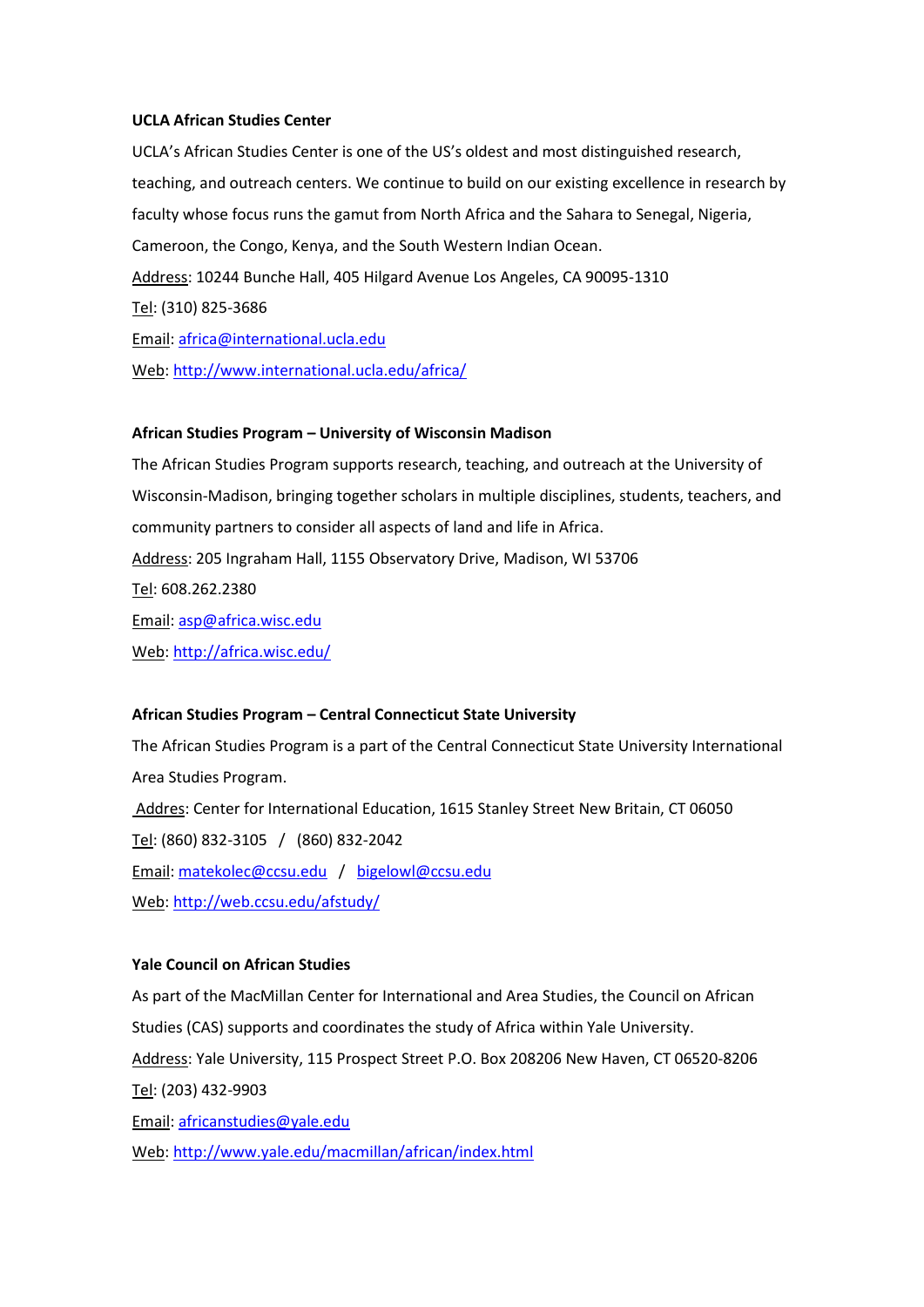## **Africa & African Diaspora Studies at Tulane University (ADST)**

ADST offers a broad course of interdisciplinary study relating to Africans, people of African descent, and the context of the African Diaspora. Address: Tulane University, 119 Norman Mayer Hall, New Orleans, LA 70118 Tel: 504-862-3550 Email: [adst@tulane.edu](mailto:adst@tulane.edu) Web[: http://tulane.edu/liberal-arts/african-and-african-diaspora-studies/](http://tulane.edu/liberal-arts/african-and-african-diaspora-studies/)

## **Africana Studies – New York University**

Africana Studies is an interdisciplinary undertaking devoted to scholarship on the histories, political and cultural movements, institutions, economies and identities of Africans and the African diaspora across the globe. Address: Department of Social and Cultural Analysis, New York University, 20 Cooper Square, 4th Floor, New York, NY 10003-7112 Tel: (212) 992-9650 Email: [matthew.petrasek@nyu.edu](mailto:matthew.petrasek@nyu.edu) / Web[: http://africanastudies.as.nyu.edu/page/home](http://africanastudies.as.nyu.edu/page/home)

#### **Institute of African Studies – Columbia University**

The Institute of African Studies (IAS) is Columbia University's central forum and resource for African-centered academic research. Address: Knox Hall Suite 201, 606 West 122nd Street, Mail Code 9631, New York, NY 10027 Tel: 212-854-4633 Email:<http://www.ias.columbia.edu/contact> Web[: http://www.ias.columbia.edu/](http://www.ias.columbia.edu/)

#### **Africa Center – University of Pennsylvania**

Welcome to the Africa Center at the University of Pennsylvania which is recognized as a vital and forward-looking center where researchers, students and cultural and business entities come to gain knowledge of contemporary and historical Africa. Address: 647 Williams Hall, 255 S 36th Street, Philadelphia, PA 19104-6305 Tel: (215) 898-6971 / 215 898-392-1215 Email: [camuller@sas.upenn.edu](mailto:camuller@sas.upenn.edu) Web[: https://www.africa.upenn.edu/](https://www.africa.upenn.edu/)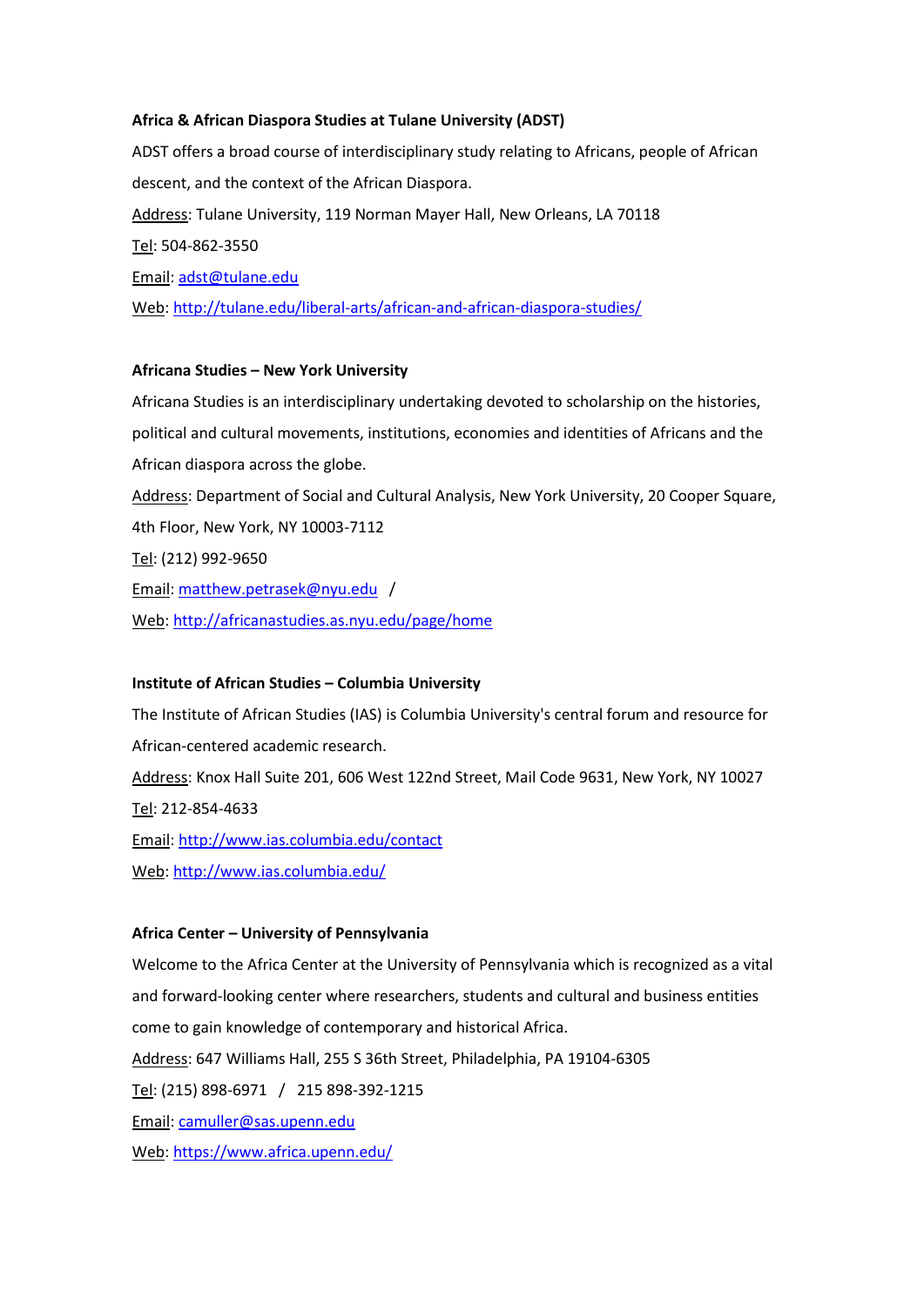## **Department of Africana Studies – University of Pittsburgh**

From critical and systematic study of ancient through contemporary African and African Diasporan cultures, we extract and evaluate clues on how to secure social justice against the pull of oppression. Address: 4148 Wesley W. Posvar Hall Tel: 412-648-7543 / 412-648-7555 Email: [taylor@pitt.edu](mailto:taylor@pitt.edu) / [mlg50@pitt.edu](mailto:mlg50@pitt.edu) Web[: http://www.africanastudies.pitt.edu/](http://www.africanastudies.pitt.edu/)

#### **Department of Africana Studies at Brown University**

The Department of Africana Studies is the intellectual center for faculty and students interested in the artistic, historical, literary, and theoretical expressions of the various cultures of Africa and the African Diaspora. Address: Africana Studies Brown University, Box 1904, 155 Angell Street Providence, RI 02912 Tel: (401) 863-3137 Email:<http://www.brown.edu/contact>

Web[: http://www.brown.edu/academics/africana-studies/](http://www.brown.edu/academics/africana-studies/)

## **African Studies Program at University of Washington**

The African Studies Program (ASP) at the University of Washington is an interdisciplinary program, fostering a better understanding of the African continent and its diaspora. Address: 419 Thomson Hall, Box 353650, Seattle, WA 98195 Tel: (206) 616 0998 Email: [africa1@uw.edu](mailto:africa1@u.washington.edu) Web[: http://jsis.washington.edu/africa/](http://jsis.washington.edu/africa/)

#### **African and African-American Studies (AFAS) – Washington University in St. Louis**

The Washington University in St. Louis Program in African & African-American Studies (AFAS) seeks to be the Nation's premier program in the study of people of African descent in the United States, Africa, and the rest of the latter's Diaspora. Address: Campus Box 1109, One Brookings Drive, St. Louis, MO 63130-4899 Tel: (314) 935-5631 Email: [afas@artsci.wustl.edu](mailto:afas@artsci.wustl.edu) Web[: http://afas.wustl.edu/](http://afas.wustl.edu/)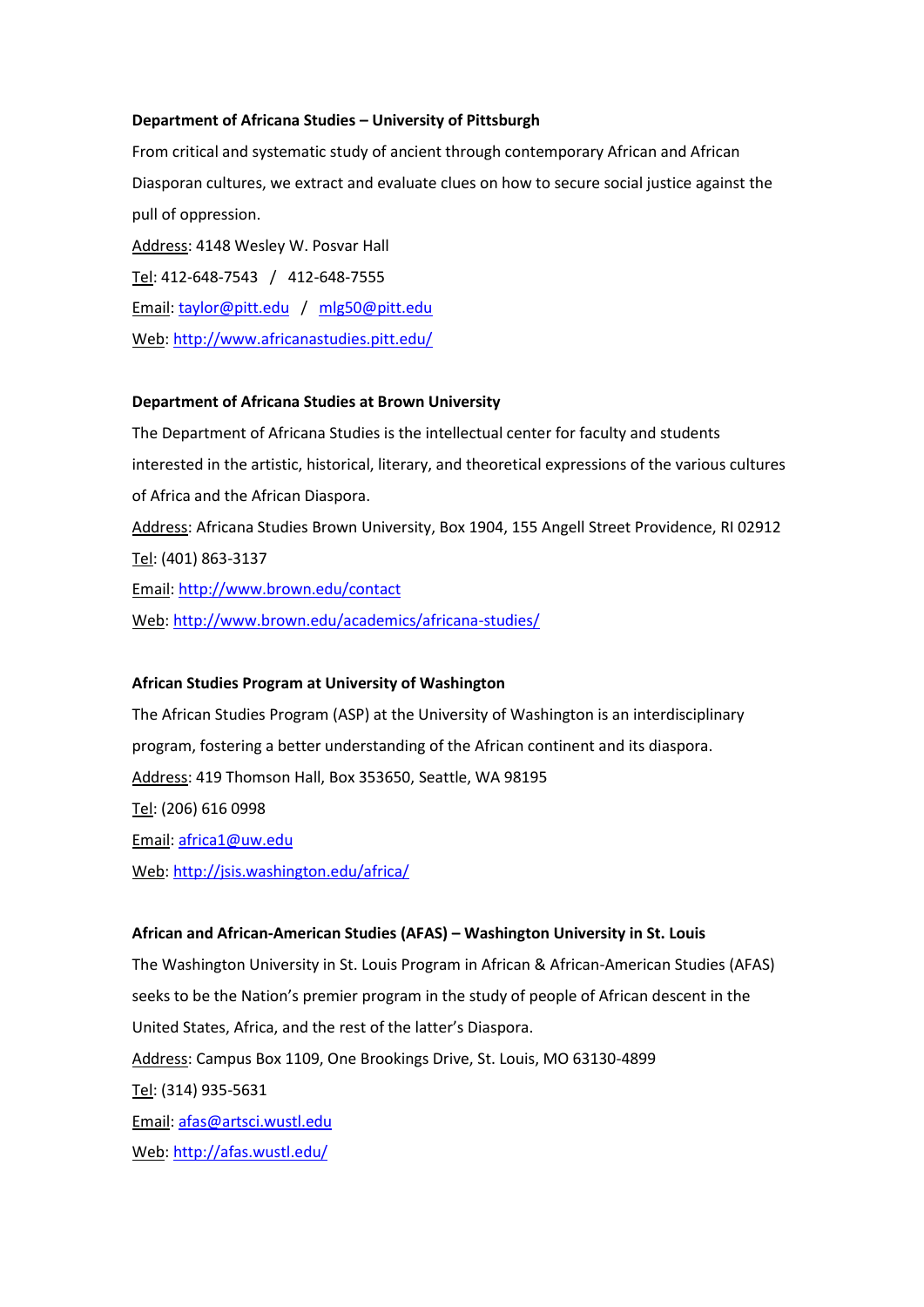## **Center for African Studies – Stanford University**

The program seeks to enrich understanding of the interactions among the social, economic, cultural, historical, linguistic, genetic, geopolitical, ecological, and biomedical factors that shape and have shaped African societies. Address: 615 Crothers Way, 100 Encina Commons, Stanford, CA 94305-6045 Tel: (650) 497-7688 Email: [africanstudies@stanford.edu](mailto:africanstudies@stanford.edu) Web[: http://africanstudies.stanford.edu/](http://africanstudies.stanford.edu/)

## **African Studies Department – Howard University Graduate School**

The African Studies and Research Program was established in 1953 to offer the Master of Arts degree at Howard University. Address: 4th and College Streets, NW, Washington DC 20059 Tel: 202-238-2324 / 202-806-7469 Web[: http://www.gs.howard.edu/gradprograms/african\\_studies/](http://www.gs.howard.edu/gradprograms/african_studies/)

#### **African Cineman and African Cinematic Representation**

A selected bibliography/videography of materials in the UC Berkeley. Address: Media resources center, Moffitt library, UC Berkeley. Tel: 510 642 8197 Web[: http://www.lib.berkeley.edu/MRC/AfricanBib.html](http://www.lib.berkeley.edu/MRC/AfricanBib.html)

#### **World Affairs Council**

Through a variety of initiatives, the World Affairs Council strives to achieve its mission of exploring issues and opportunities that transcend borders. We strive to promote open, balanced discourse across sectors to better inform on timely matters of global importance. Address: 312 Sutter Street, Suite 200, San Francisco, CA 94108 Tel: 415.293.4600 Email: [info@worldaffairs.org](mailto:info@worldaffairs.org) Web[: http://www.worldaffairs.org/index.php](http://www.worldaffairs.org/index.php)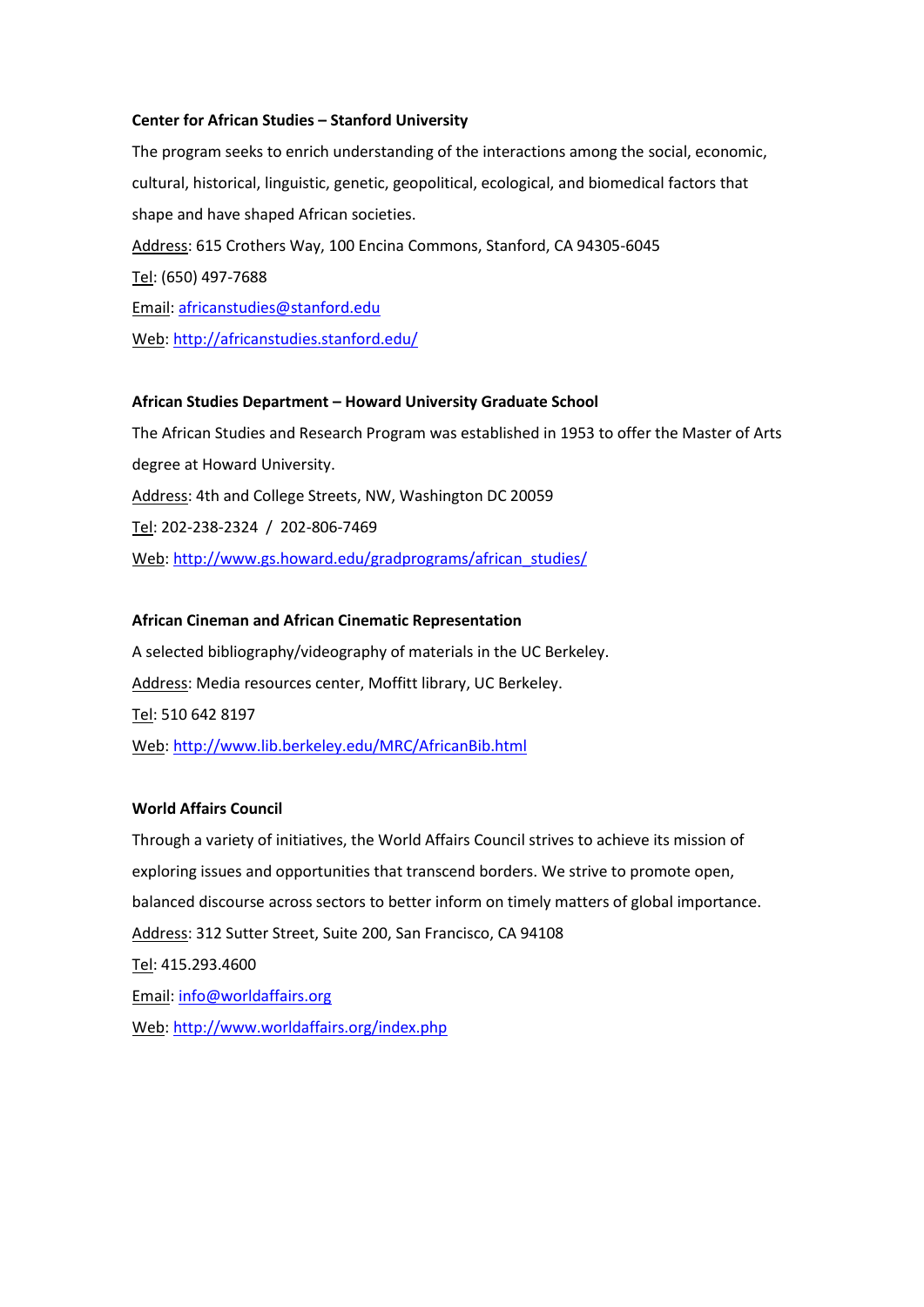## **Phoebe A. Hearst Museum of Anthropology**

Phoebe A. Hearst's original vision for the museum was "as a great educator" dedicated to "the dissemination of knowledge among the many" and to "giving the people of California every educational advantage." Address: Kroeber Hall, Berkeley, CA 94720, USA Email:<http://hearstmuseum.berkeley.edu/contact> Web[: http://hearstmuseum.berkeley.edu/](http://hearstmuseum.berkeley.edu/)

## **Priority Africa Network (PAN)**

PAN's mission is to inform, educate and mobilize people in support of the peoples of Africa for sustained peace; economic, political, social justice and democratic development. Address: 6501 Telegraph Avenue, Oakland, CA 94609 Tel: (510) 652 1493 Email: [PriorityAfrica@priorityafrica.org](mailto:PriorityAfrica@priorityafrica.org) Web[: http://www.priorityafrica.org/](http://www.priorityafrica.org/)

## **Berkeley Library University of California**

Concerning the most important of the Africana collections, estimated in total at more than 175,000 volumes, held in over 20 campus libraries. Address: James K. Moffitt Library, University of California, Berkeley, CA 94720-6000 Tel: 510-642-5072 Email: [eref@library.berkeley.edu](mailto:eref@library.berkeley.edu) Web[: http://www.lib.berkeley.edu/libraries/moffitt-library](http://www.lib.berkeley.edu/libraries/moffitt-library)

## **The Africa Center – New York**

The Africa Center, a nonprofit, nonpartisan, multidisciplinary institution, provides a gateway for engagement with contemporary Africa. The Center's work is premised on the idea that this emerging market of one billion people, characterized by extraordinary diversity and complexity, is inescapably relevant to building a prosperous, secure, and desirable future. Address: 1280 Fifth Ave, Nueva York 10029 Tel: (212) 444-9795 Email: [info@theafricacenter.org](mailto:info@theafricacenter.org) Web[: http://www.theafricacenter.org/](http://www.theafricacenter.org/)